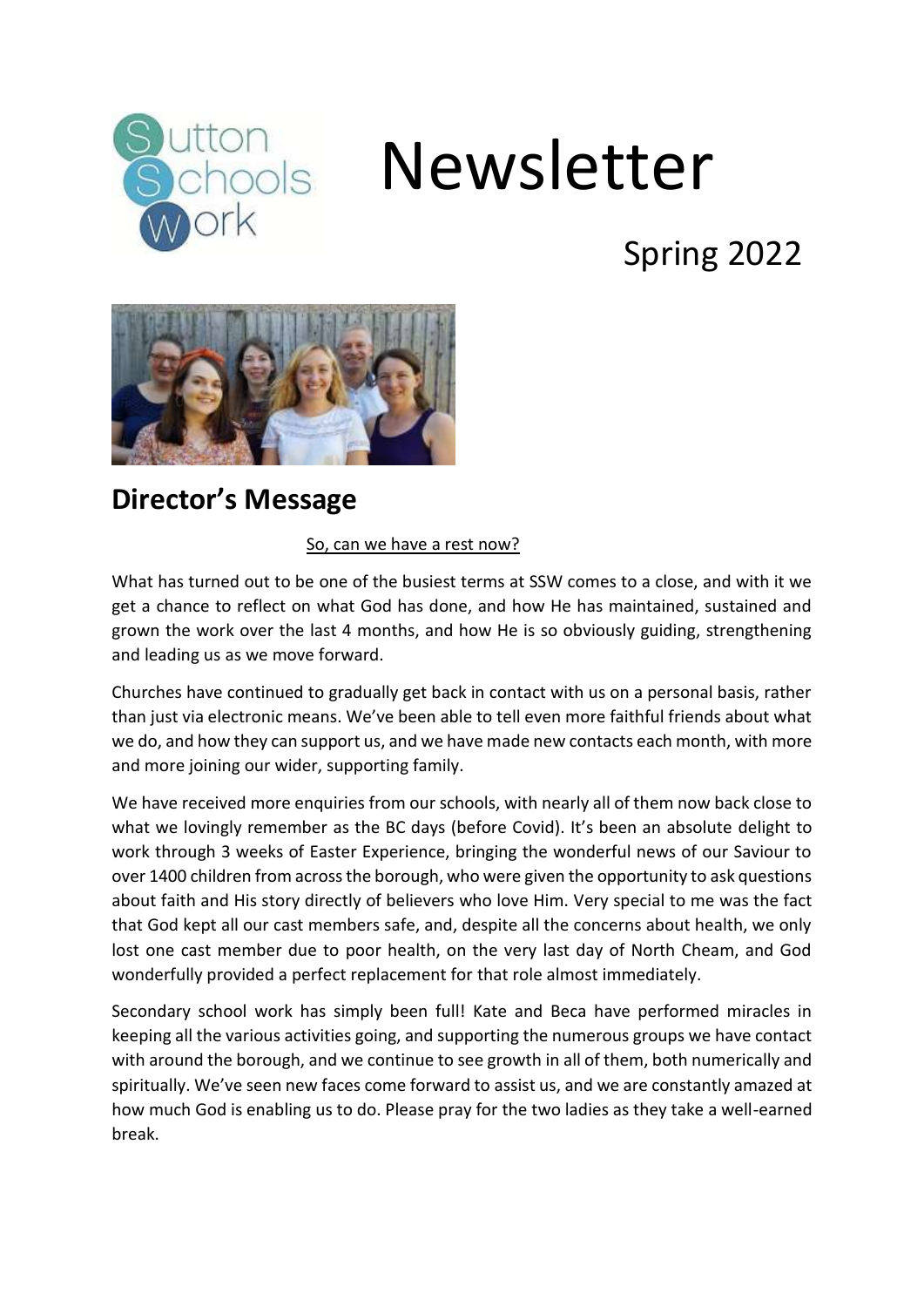Abby, Rachel and all our volunteers (who are simply fantastic) can also sit back a bit from what has also been an action-packed few months. Not only did they get involved with Easter Experience, they also managed to keep loads of activities going at various schools around the borough. Simply wonderful.

Sara has been magnificent as ever, keeping us all going (especially me) and even managed to take part in EE herself for the first time. And, as I shared in our April Prayer Update, it's a delight to announce that Sarah returns for next term, to be joined by Rachel, as God has enabled us to keep them both! I can't wait to get going again, and am so looking forward to being part of what God is doing in our borough.

What I have been able to see so clearly this term is that our borough enjoys a wonderful position in the kingdom. God has allowed and enabled us to be part of a wider Christian community that serves Him in innovative, collaborative and dynamic ways, and we are a voice in Sutton that is heard, respected and given space and time. It simply amazes me that He has put this all together, and it is an absolute privilege to be involved.

This term we have welcomed even more friends into our family, and SSW moves forward into the Summer term with joy, eagerness and excitement, as we know without a shadow of doubt that He goes before, beside and in us.

#### **Primary Work**



#### **Easter Experience**

After two years, the Easter Experience was back!

Nearly 1500 KS2 children from across the borough came to the Easter Experience at Carshalton Methodist Church, Sutton Baptist Church or North Cheam Baptist Church. Our fantastic teams of volunteers put on amazing performances, showing children the events of Holy Week and sharing the heart of the Christian message.

During the performance, the children moved around the building and were involved in each part of the story, and a few children (and teachers!) were invited to play a part in some of the scenes.

After each performance, the children were invited to ask the characters' questions. We were asked some amazing questions, including: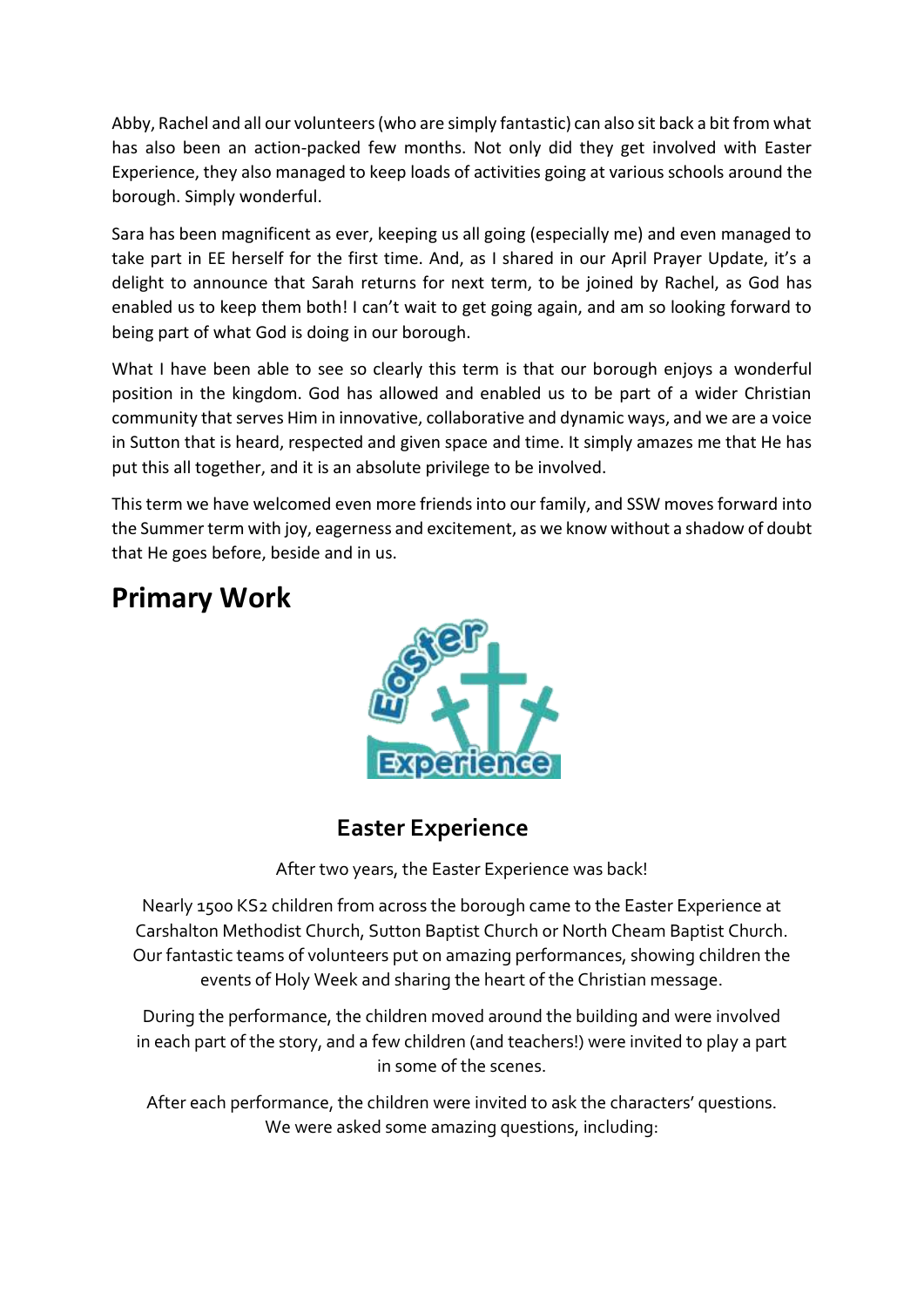*Why couldn't Caiaphas and Jesus work together? Judas, why did you betray Jesus?* 

#### *Jesus, how did you know that Judas would be the one to betray you? Pilate, why didn't you let Jesus go?*

It was such a privilege to share the Easter Story with so many children across Sutton. We can't wait for next year!

'A really wonderful trip for us and the children were totally engrossed in the performance. Thank you' *Seaton House School*

> 'It was AMAZING!' *Year 4 pupil, Cheam Park Farm Primary Academy*

#### **Carshalton Methodist Church**

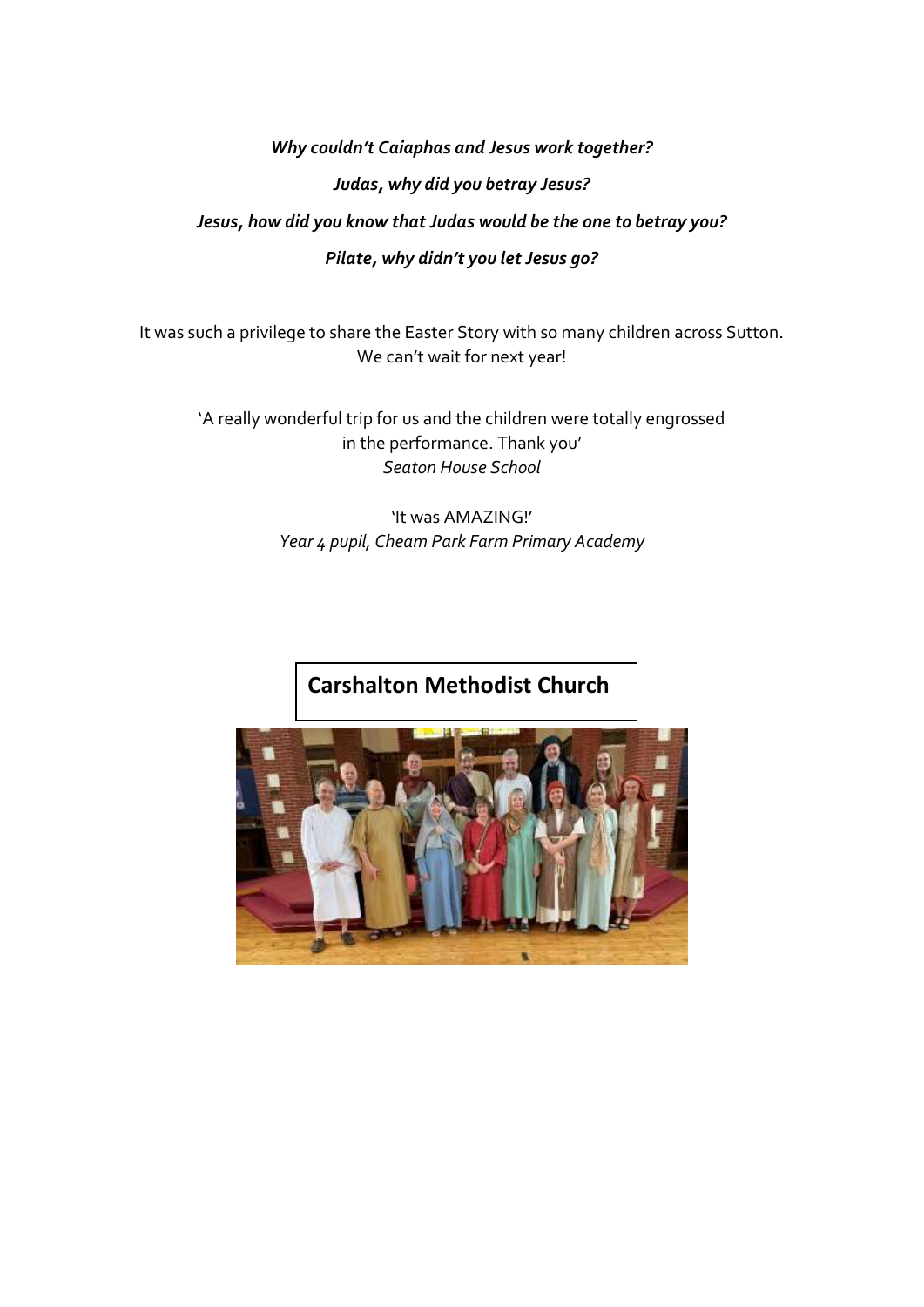#### **North Cheam Baptist Church**



**Sutton Baptist Church**

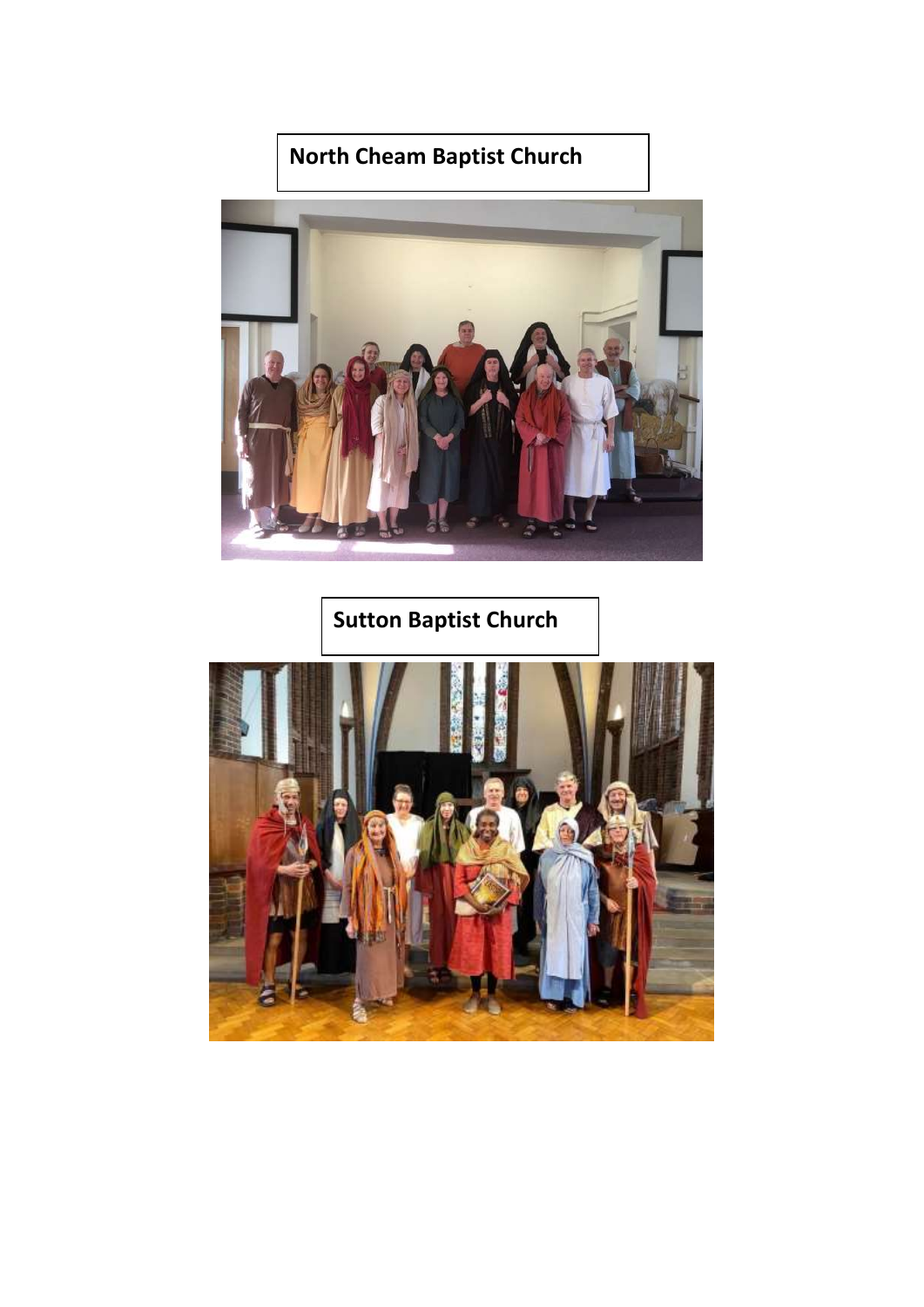



CSI Easter is an interactive workshop for Year 3. Children become detectives to try and figure out what had happened to Jesus' body when the tomb was found empty! Pupils learn about the events of Holy Week and Easter Sunday through storytelling, video evidence and activities (codebreaking, searching the 'crime scene' for clues & identifying fingerprints). Each child makes their own conclusion before we share what Christians believe, clearly explaining the good news of Jesus.

- This half term, our primary team visited **10 schools** to deliver CSI Easter. We ran **24 workshops** involving more than **800 children**!
- $\ddot{+}$  Praise God for the opportunity to share the Easter story and the gospel message with so many children (and their teachers!)
- $\downarrow$  Please pray that the seeds that have been sown would grow and develop; we trust that God will work in the hearts of all those we have encountered this term.



## Easter assemblies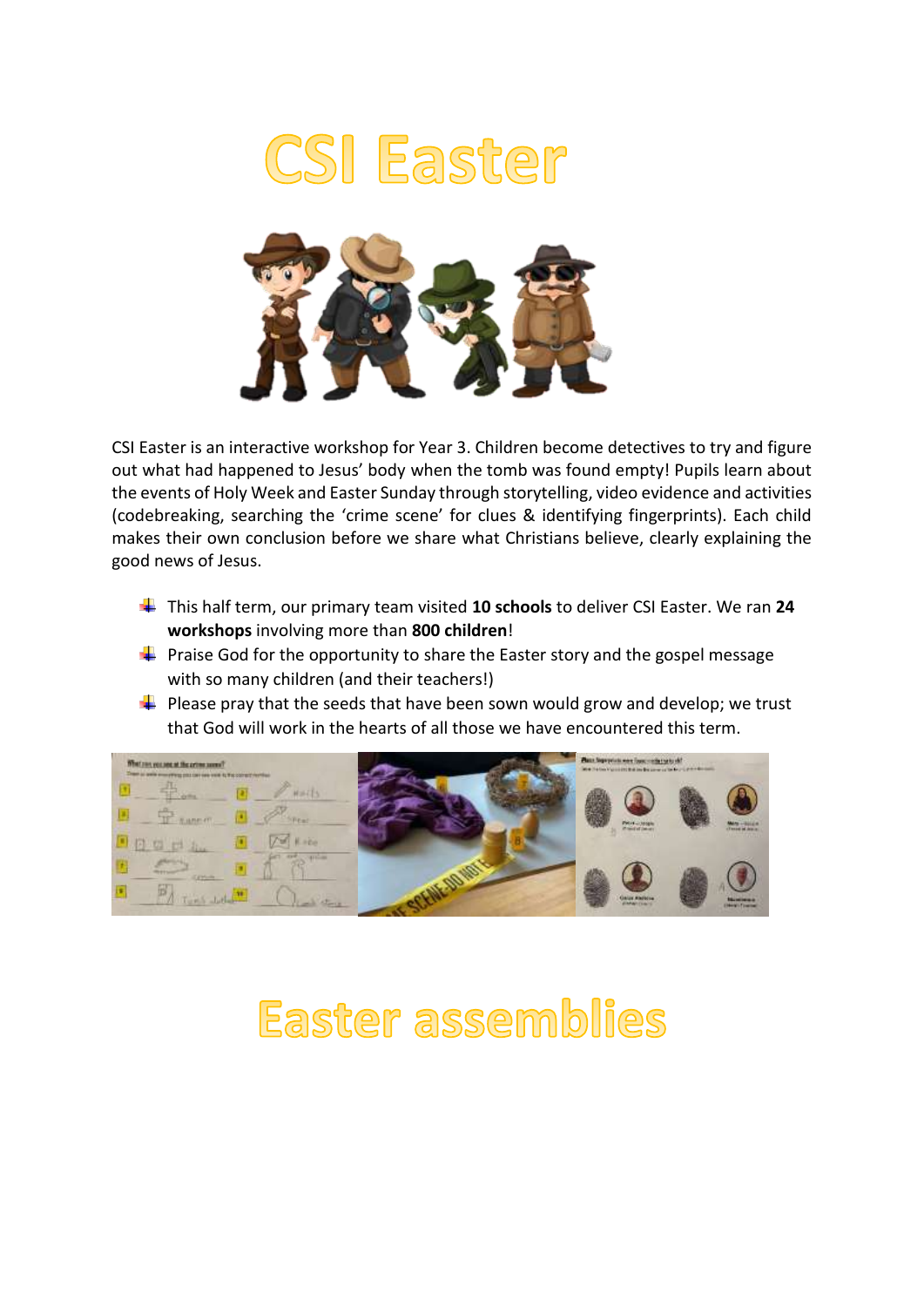

This half term we shared the Easter story during our primary assemblies. We challenged children to make difficult decisions about giving things up which they love or enjoy. We also encouraged pupils to consider who loves them and what sacrifices people make for them, as well as who they love, and how they could show their love to others.

We shared the amazing truth that we are so loved by God that He sacrificed His one and only Son, Jesus, for us.

We visited **16 schools** this half term and shared **24 assemblies**.

 $\downarrow$  Please pray that the truth and significance of the Easter message would continue to impact primary school children throughout Sutton.

### **Secondary Work**

#### **Christian Unions**

Our Christian Unions have been back in full swing since September. We currently run 4 Christian Unions in a number of Schools, all of which have their own style. We are also really looking forward to supporting 3 Christian Unions in other Schools after the Easter holidays. These groups are staff or sixth form led, so we go along every few weeks to show our support and to pray for them all.

One group that we run on a Tuesday lunchtime is at Overton Grange. We have recently completed a series on Identity for Year 11 students. This series has been full of encouragement as they approach exam season. We've covered topics such as Spiritual Gifts, Armour of God and being made in God's image. After the Easter break, the CU will be opening up to all year groups so we are really looking forward to getting to know more students.

Also on a Tuesday (after-school) we run a group at Carshalton Girls High School. We have recently been looking at a series called Seven signs of John where we have explored the miracles that we read in John's Gospel. We've had some wonderful conversations with the students that attend, giving them opportunities to apply the Bible to their own lives and what difference that makes.



Another Christian Union that we run is at Harris Academy. This group launched back in November 2021. We begin each session with a game or icebreaker. This has really helped us to build a good rapport with the young people attending. This group takes a more informal style, where we bring a 'Big Question' each week. Some of these questions have included; How easy do you